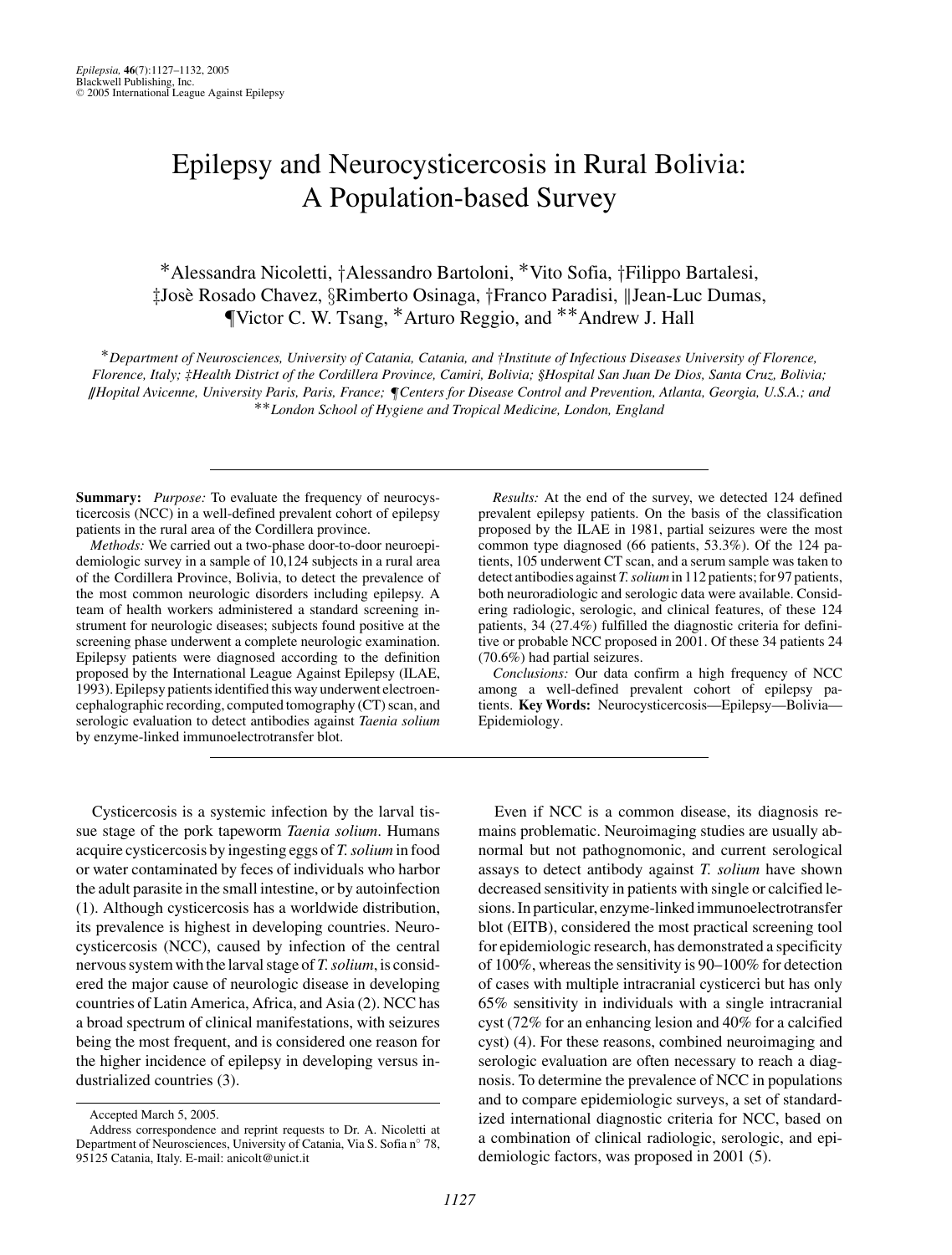We carried out a two-phase door-to-door neuroepidemiologic survey to determine the prevalence of the most common neurologic disorders, including epilepsy, in rural Bolivia. This prevalence survey served as the framework for a case–control study to estimate the association between cysticercosis and epilepsy (6–8). Epilepsy patients identified during the survey were offered electroencephalographic recording (EEG), computed tomography (CT) scan, and serologic evaluation to detect antibodies against *T. solium* by EITB. Definitive or probable NCC was diagnosed according to the diagnostic criteria for NCC proposed in 2001 (5). The aim of the present work is to determine the prevalence of NCC in a welldefined population-based prevalent cohort of epilepsy patients. This survey represents the first population-based study entirely carried out in so large a rural population of a developing country in which both serologic and radiologic findings were used to determine the frequency of NCC among epilepsy patients according to a set of standardized diagnostic criteria.

The study was conducted with the agreement of the National Department of Epidemiology of the Ministry of Social Welfare and Public Health and with the support of the Guaraní political organization (Asamblea del Pueblo Guaraní, APG).

#### **METHODS**

#### **Study population**

The study was carried out in the rural area of the Cordillera province, Santa Cruz Department, in the southeastern part of Bolivia. The province covers  $86,245 \text{ km}^2$ with a population of 88,628, of whom 55,675 live in rural areas. Ethnically the population is a mixture of Mestizos, descendants of intermarriage between Spanish colonists and the native tribes, and ∼30% Guaraní Indians (9). Socioeconomic conditions in the rural areas are very poor (latrines are not always available; absence of running water; presence of animals around the households; low educational level, etc.). The health care infrastructure consists of a district hospital, nine area hospitals (often very far from the rural communities), and rural health centers. Neurologic departments and CT scan are not available in the Cordillera Province.

A random-cluster survey method was used, with each community constituting one cluster. Only communities with <2,000 inhabitants were selected to exclude urban areas. We selected a total of 10,124 people in 55 communities, of whom 9,955 were effectively screened in phase one (6). Age and sex distribution of the study population is shown in Table 1.

# **Case ascertainment**

A preliminary door-to-door neuroepidemiologic study had been carried out to determine the prevalence of epilepsy on the prevalent day (PD) 1 Nov, 1994 (7). This

|  | <b>TABLE 1.</b> Age and sex distribution of the study population |  |  |  |  |
|--|------------------------------------------------------------------|--|--|--|--|
|--|------------------------------------------------------------------|--|--|--|--|

|            |       | Men  |       | Women | <b>Both sexes</b> |      |  |
|------------|-------|------|-------|-------|-------------------|------|--|
| Age $(yr)$ | No.   | $\%$ | No.   | $\%$  | No.               | $\%$ |  |
| $0 - 4$    | 997   | 19.9 | 921   | 18.4  | 1.918             | 19.2 |  |
| $5 - 14$   | 1.593 | 31.6 | 1.605 | 33.0  | 3,198             | 32.3 |  |
| $15 - 24$  | 827   | 16.2 | 749   | 15.2  | 1,576             | 15.7 |  |
| $25 - 34$  | 485   | 9.8  | 521   | 10.5  | 1.006             | 10.2 |  |
| $35 - 44$  | 471   | 9.3  | 445   | 9.0   | 916               | 9.2  |  |
| $45 - 54$  | 323   | 6.6  | 318   | 6.4   | 641               | 6.5  |  |
| $55 - 64$  | 206   | 4.0  | 198   | 4.1   | 404               | 4.0  |  |
| $65+$      | 133   | 2.5  | 163   | 3.3   | 296               | 2.9  |  |
| TOTAL      | 5,035 |      | 4,920 |       | 9.955             |      |  |

was a two-phase study. In phase one, the sample of the rural communities selected from the 10 areas of the Cordillera Province was screened from door to door to identify persons who possibly had a disorder of neurologic interest. The interviewers who carried out the screening were local paramedical workers who had received prior training. In phase two, all subjects found positive on screening underwent a complete neurologic examination performed by neurologists (6,7).

We adopted the Sicilian Neuroepidemiologic Study (SNES) screening instrument (10), a slightly modified version of the WHO Neuroscience Research Protocol (11). We accepted the definition proposed by ILAE 1993: "Epileptic seizure is a clinical manifestation presumed to result from an abnormal and excessive discharge of a set of neurons in the brain"; "Epilepsy is a condition characterized by recurrent (two or more) epileptic seizures, unprovoked by any immediate identified cause. Multiple seizures occurring in a 24-h period are considered a single event. Individuals who have had only febrile or neonatal seizures are excluded from this category" (12). In an attempt to determine the accuracy of classification, patients with a clinical diagnosis of epilepsy underwent a standard electroencephalographic (EEG) recording. We performed all EEG recordings in the field by using 20 channel (portable) equipment. Electrodes were placed according to the international 10-20 system, by using referential and bipolar montages. Hyperventilation and intermittent photic stimulation were used routinely during EEG recording. We classified the EEG records as normal or with abnormalities consistent with generalized, focal, or multifocal epileptiform discharges. EEG records were analyzed independently by two observers. Seizure types were identified on the basis of the classification proposed by ILAE 1981 (7,13).

# **Serologic assay**

Cases were assessed serologically for antibodies against *T. solium* by enzyme-linked immunoelectrotransfer blot (EITB). All samples were shipped on dry ice to the Centers for Disease Control and Prevention, Atlanta, Georgia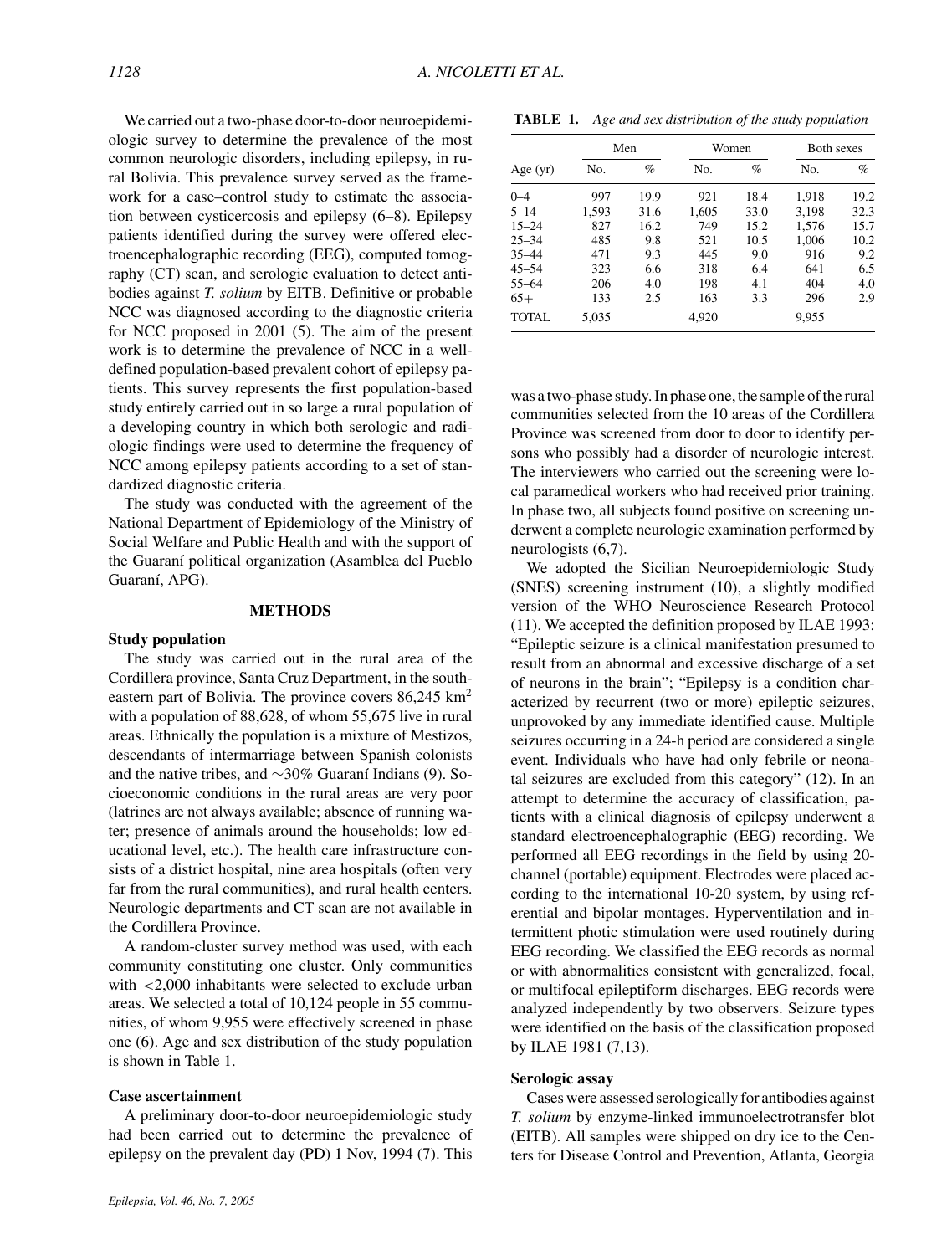(CDC) for the enzyme-linked immunoelectrotransfer blot (EITB) (14,15). EITB diagnostic criteria for cysticercosis were the presence of antibody reaction to at least one of the seven *T. solium* glycoprotein antigens (15).

#### **CT scan examination**

CT scans were performed at the Hospital San Juan De Dios in Santa Cruz de la Sierra. Patients who underwent CT scan examination were taken from their community to Santa Cruz by car. We used a Toshiba model TCT-300s CT scan. Slices of 10 mm and 5 mm were performed for the study of the posterior fossa. For safety reasons, intravenous contrast administration was not performed.

# **Diagnostic criteria for NCC**

Considering clinical, serologic, neuroradiologic, and epidemiologic data, NCC was diagnosed according to the diagnostic criteria proposed in 2001 (5). On the basis of these criteria, NCC was classified into definitive or probable NCC. To identify subretinal parasites, fundoscopic examination also was performed.

#### **Ethical considerations**

Informed consent was obtained from all adult participants and from parents or legal guardians of minors. The study design, including its ethical aspects, was reviewed and approved by the Bolivian Ministry of Social Welfare and Public Health and the local health authorities.

#### **RESULTS**

At the end of the two-phase door-to-door survey, we detected 124 prevalent epilepsy patients who fulfilled the ILAE diagnostic criteria, giving a prevalence of 12.3/1,000. Of the 124 defined patients, 89 (71.8%) had a standard interictal EEG recording. Thirty-five patients did not undergo EEG recording, and, in these patients, seizure classification is based only on clinical findings. On the basis of the electroclinical classification, 66 (53.2%) patients were classified as having partial seizures (56 with and 10 without secondary generalization), whereas 58 (46.8%) had generalized seizures. Detailed data on prevalence of epilepsy in rural Bolivia are extensively reported elsewhere  $(7)$ .

Of these 124 defined epileptic cases, 105 (85%) underwent a cranial CT scan examination, of which 57 were normal; seven showed a single calcification; 11 showed multiple parenchymal round supratentorial calcifications; two single cystic lesion (not considered suggestive of NCC); 11 multiple cysticerci-related cystic lesions (highly suggestive for both size and localization); and 17 cases had other pathologies. According to the revised criteria for the diagnosis of NCC (5), none of these 17 patients had "lesions compatible with NCC" (hydrocephalus) classifiable as minor criteria. CT scan results are shown in Table 2.

Concerning the serologic tests, of the 124 prevalent patients, EITB to detect antibody against *T. solium* was per-

**TABLE 2.** *CT scan evaluation according to the type of seizure*

| 23 (39.7%)<br>34 (72.3%)<br>57 (54.3%)<br>Normal<br>7(6.7%)<br>$6(10.3\%)$<br>$1(2.1\%)$<br>Single calcification |  |
|------------------------------------------------------------------------------------------------------------------|--|
|                                                                                                                  |  |
|                                                                                                                  |  |
| 11 (10.5%)<br>Multiple calcifications<br>$9(15.5\%)$<br>$2(4.3\%)$                                               |  |
| $2(1.9\%)$<br>$1(1.7\%)$<br>$1(2.1\%)$<br>Single cyst                                                            |  |
| 11 (10.5%)<br>$8(13.8\%)$<br>$3(6.4\%)$<br>Multiple cysts                                                        |  |
| 6(12.7%)<br>$17(16.2\%)$<br>11 (18.9%)<br>Other pathologies                                                      |  |
| TOTAL<br>105<br>58<br>47                                                                                         |  |

formed on 112 patients, of whom a positive result was detected in 21 patients  $(18.6\%)$ ; of these, 15 (74.6%) were affected by partial seizures.

One hundred ten (88.7%) of the 124 epilepsy patients underwent a fundoscopic examination, but none of these patients showed evidence of parasites.

# **Epilepsy and neurocysticercosis**

Definitive or probable NCC among this well-defined prevalent cohort of epilepsy patients was diagnosed according to diagnostic criteria proposed in 2001 (5). On the basis of these criteria, all 124 epilepsy patients had at least one epidemiologic and one minor criterion concerning the clinical manifestation. None of these patients fulfilled the absolute criteria.

Of the 124 prevalent epilepsy patients, 34 (27.4%), 21 men and 13 women, were affected by defined or probable NCC. In particular, 12 patients were classified as having definitive NCC, fulfilling at least two major criteria, one minor and one epidemiologic, whereas 22 patients were classified as probable NCC, fulfilling only one major criterion, one minor (in two cases, we found two minor criteria) and one epidemiologic; three patients with a positive EITB did not undergo a CT scan examination, whereas for two patients with multiple calcifications, the EITB was not performed. These patients were classified as probable NCC. These data are shown in Table 3.

Considering the type of seizure, of the 34 NCC patients, 24 (70.6%) were affected by partial seizures (21 with and three without secondary generalization), and only 10 (29.4%) by generalized seizures. Only two of these 10 patients with generalized seizures fulfilled the diagnostic criteria for definitive NCC. Thirty-two (94.1%) of these 34 patients were affected by active epilepsy. Concerning the age at onset for the 24 patients affected by partial seizures, the mean age at onset was  $20 \pm 16.1$  (SD) years (median, 15), whereas for the 10 patients affected by generalized epilepsy, the mean age at onset was  $7.9 \pm 13.2$ years (median, 3.5). Conversely, of the 90 prevalent patients not affected by NCC, 42 (46.7%) showed partial seizures with or without secondary generalization, and 38 (42.2%), generalized seizures.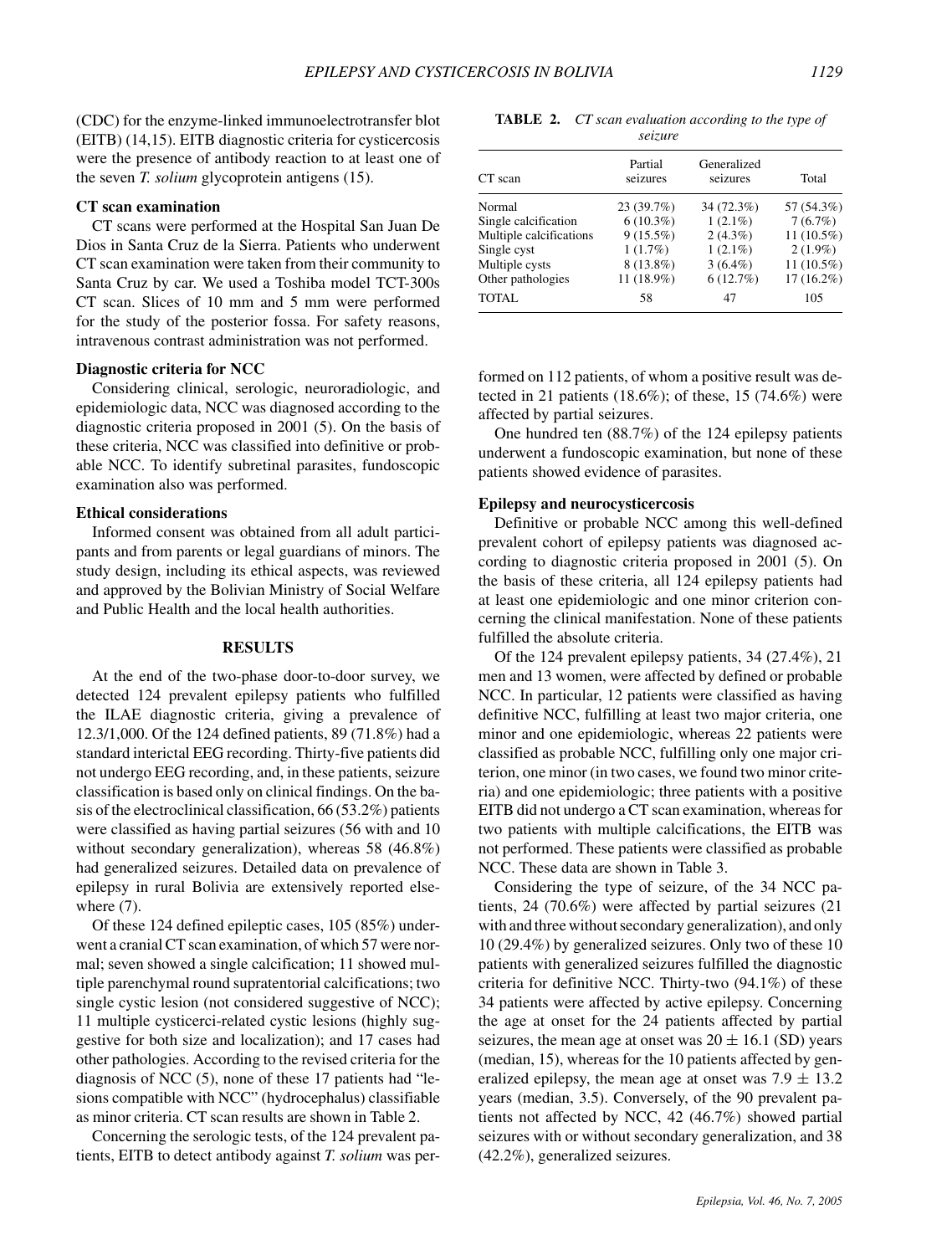# *1130 A. NICOLETTI ET AL.*

**TABLE 3.** *NCC diagnostic criteria*

| Patient<br>no. | Age at<br>PD (yr) | Age at<br>onset $(yr)$ | Sex         | Type of<br>seizure | <b>EITB</b>              | CT scan<br>(major)       | Evidence                                  | Major<br>criteria | Minor<br>criteria  | Epid.<br>criteria | <b>NCC</b> |
|----------------|-------------------|------------------------|-------------|--------------------|--------------------------|--------------------------|-------------------------------------------|-------------------|--------------------|-------------------|------------|
| 1              | 27                | 15                     | $\mathbf F$ | <b>PSGS</b>        | $^{+}$                   | $^{+}$                   | Multiple calcification                    | $++$              | $\hspace{0.1mm} +$ | $^{+}$            | Definitive |
| $\overline{2}$ | 15                | 10                     | $\mathbf F$ | <b>PSGS</b>        | $^{+}$                   | $^{+}$                   | Multiple calcification                    | $++$              | $\overline{+}$     | $^{+}$            | Definitive |
| 3              | 56                | 55                     | M           | PS                 | $\ddot{}$                | $^{+}$                   | Multiple calcification                    | $++$              | $^{+}$             | $^{+}$            | Definitive |
| 4              | 18                | 12                     | M           | <b>GEN</b>         | $\ddot{}$                | $^{+}$                   | Multiple calcification                    | $++$              | $^{+}$             | $+$               | Definitive |
| 5              | 14                | 8                      | M           | <b>PSGS</b>        |                          | $^{+}$                   | Multiple calcification                    | $^{+}$            | $\ddag$            | $^{+}$            | Probable   |
| 6              | 5                 | $\overline{0}$         | M           | <b>PSGS</b>        | $\overline{\phantom{0}}$ | $^{+}$                   | Multiple calcification                    | $^{+}$            | $\overline{+}$     | $^{+}$            | Probable   |
| 7              | 11                | 8                      | M           | <b>PS</b>          |                          | $^{+}$                   | Multiple calcification                    | $^{+}$            | $^{+}$             | $^{+}$            | Probable   |
| 8              | 13                | 11                     | M           | <b>PSGS</b>        |                          | $^{+}$                   | Multiple calcification                    | $^{+}$            | $\overline{+}$     | $+$               | Probable   |
| 9              | 10                | 5                      | F           | <b>GEN</b>         |                          | $\overline{+}$           | Multiple calcification                    | $^{+}$            | $\overline{+}$     | $^{+}$            | Probable   |
| 10             | 9                 | 8                      | M           | <b>PSGS</b>        | Not performed            | $^{+}$                   | Multiple calcification                    | $^{+}$            | $^{+}$             | $+$               | Probable   |
| 11             | 28                | 25                     | M           | <b>PSGS</b>        | Not performed            | $^{+}$                   | Multiple calcification                    | $^{+}$            | $^{+}$             | $^{+}$            | Probable   |
| 12             | 62                | 40                     | M           | $PSGS^b$           | $+$                      | $^{++}$                  | Multiple $cysts^a$                        | $+++$             | $^{+}$             | $^{+}$            | Definitive |
| 13             | 11                | 8                      | M           | <b>GEN</b>         | $\qquad \qquad -$        | $++$                     | Multiple $cysts^a$                        | $++$              | $^{+}$             | $+$               | Definitive |
| 14             | 26                | 16                     | F           | <b>PSGS</b>        | $^{+}$                   | $++$                     | Multiple $cysts^a$                        | $+++$             | $^{+}$             | $^{+}$            | Definitive |
| 15             | 80                | 68                     | M           | <b>PSGS</b>        | $^{+}$                   | $^{+}$                   | Multiple cysts                            | $++$              | $^{+}$             | $+$               | Definitive |
| 16             | 40                | 22                     | F           | <b>PSGS</b>        | $+$                      | $++$                     | Multiple $cysts^a$                        | $+++$             | $^{+}$             | $^{+}$            | Definitive |
| 17             | 40                | 32                     | M           | $PSGS^b$           |                          | $^{++}$                  | Multiple cysts <sup><math>a*</math></sup> | $++$              | $\overline{+}$     | $^{+}$            | Definitive |
| 18             | 29                | 26                     | M           | <b>PSGS</b>        | $^{+}$                   | $^{+}$                   | Multiple cysts                            | $++$              | $^{+}$             | $^{+}$            | Definitive |
| 19             | 10                | 3                      | F           | <b>PSGS</b>        | $\overline{\phantom{0}}$ | $^{++}$                  | Multiple cysts <sup>a</sup>               | $++$              | $^{+}$             | $^{+}$            | Definitive |
| 20             | $\overline{4}$    | $\overline{4}$         | F           | <b>GEN</b>         | $\overline{\phantom{0}}$ | $^{+}$                   | Multiple cysts                            | $^{+}$            | $+$                | $+$               | Probable   |
| 21             | $\mathbf{1}$      | 1                      | F           | <b>GEN</b>         |                          | $^{+}$                   | Multiple cysts                            | $^{+}$            | $\overline{+}$     | $^{+}$            | Probable   |
| 22             | 10                | 9                      | M           | <b>PSGS</b>        |                          | $^{+}$                   | Multiple cysts                            | $^{+}$            | $^{+}$             | $^{+}$            | Probable   |
| 23             | 23                | 23                     | M           | <b>PSGS</b>        | $^{+}$                   |                          | Single calcification                      | $^{+}$            | $\ddot{}$          | $^{+}$            | Probable   |
| 24             | 16                | 12                     | M           | <b>PSGS</b>        | $^{+}$                   |                          | Single calcification                      | $^{+}$            | $^{+}$             | $^{+}$            | Probable   |
| 25             | 12                | 8                      | M           | <b>PSGS</b>        | $\ddot{}$                |                          | Encephalocele                             | $^{+}$            | $^{+}$             | $^{+}$            | Probable   |
| 26             | 48                | 44                     | F           | <b>GEN</b>         | $^{+}$                   |                          | Negative                                  | $^{+}$            | $^{+}$             | $^{+}$            | Probable   |
| 27             | $\overline{4}$    | 3                      | M           | <b>GEN</b>         | $\ddot{}$                | —                        | Arachnoid cyst                            | $^{+}$            | $\overline{+}$     | $+$               | Probable   |
| 28             | 26                | 25                     | F           | <b>PSGS</b>        | $^{+}$                   |                          | Negative                                  | $^{+}$            | $^{+}$             | $^{+}$            | Probable   |
| 29             | 33                | 26                     | F           | <b>PSGS</b>        | $^{+}$                   | $\overline{\phantom{0}}$ | Corpus callosum agenesis                  | $^{+}$            | $^{+}$             | $^{+}$            | Probable   |
| 30             | $\overline{7}$    | $\overline{0}$         | F           | <b>GEN</b>         | $\ddot{}$                | $\overline{\phantom{0}}$ | Not performed                             | $^{+}$            | $^{+}$             | $^{+}$            | Probable   |
| 31             | 3                 | 1                      | M           | <b>GEN</b>         | $\ddot{}$                | —                        | Negative                                  | $^{+}$            | $\overline{+}$     | $^{+}$            | Probable   |
| 32             | 3                 | 1                      | $\mathbf F$ | <b>GEN</b>         | $\ddot{}$                | —                        | Negative                                  | $^{+}$            | $^{+}$             | $+$               | Probable   |
| 33             | 23                | 21                     | M           | <b>PSGS</b>        | $^{+}$                   |                          | Not performed                             | $^{+}$            | $^{+}$             | $^{+}$            | Probable   |
| 34             | 16                | 10                     | M           | <b>PS</b>          | $^{+}$                   |                          | Not performed                             | $^{+}$            | $+$                | $+$               | Probable   |

PD, prevalence day; PS, partial seizures; PSGS, partial seizures with secondary generalization; GEN, generalized seizures.

*<sup>a</sup>*Presence of intracranial lesions in different evolutive stages (calcifications and cysts). This type of CT scan evidence has been considered as two major criteria (two different highly suggestive lesions).

*b*Not active.

When analysis was focused only on patients affected by late-onset seizures (20 years and older), 12 (31.6%) of 38 patients were classified as definite or probable NCC, whereas considering only the 26 patients affected by lateonset partial epilepsy, 11 (42.3%) were classified as definitive or probable NCC.

A slightly higher frequency of NCC was found when analysis was restricted to the 97 (78.2%) patients, for whom both serologic and radiologic data were available. In this group, 29 (30%) patients, 17 men and 12 women, fulfilled the diagnostic criteria for NCC (12 definitive and 17 probable) and, considering the type of seizure, of the 29 NCC patients, 20 (69.0%) were affected by partial seizures.

### **DISCUSSION**

Epilepsy is considered an important health problem in developing countries, where prevalence ranges from 2.47/1,000 to 57/1,000 (16). The higher frequency of partial seizures in these countries compared with that in

industrialized countries could be an indication of the high incidence of symptomatic epilepsy secondary to cortical damage (e.g., perinatal brain damage, head injury) (16). NCC has been reported as the most frequent parasitic infection of the central nervous system (CNS) and a major cause of epilepsy in several countries of Africa, Latin America, and Asia, even if few data have come from analytic epidemiologic studies (17–19). Until recently, studies of cysticercosis generally focused on clinical case series of patients with seizures or other neurologic symptoms. Studies based on hospital series have reported that ≤50% of epilepsy patients have cysticercosis as a putative factor (50% in the series studied in Mexico; 14% in the large series studied in Colombia; 12% in the series studied in Peru) (18–20). Epidemiologic reviews of cysticercosis are often biased by the lack of generalizability of such case series and by inappropriate comparisons between data from case series and data from community studies (4).

According to the literature, the lack of pathognomonic findings at neuroimaging studies and the low sensitivity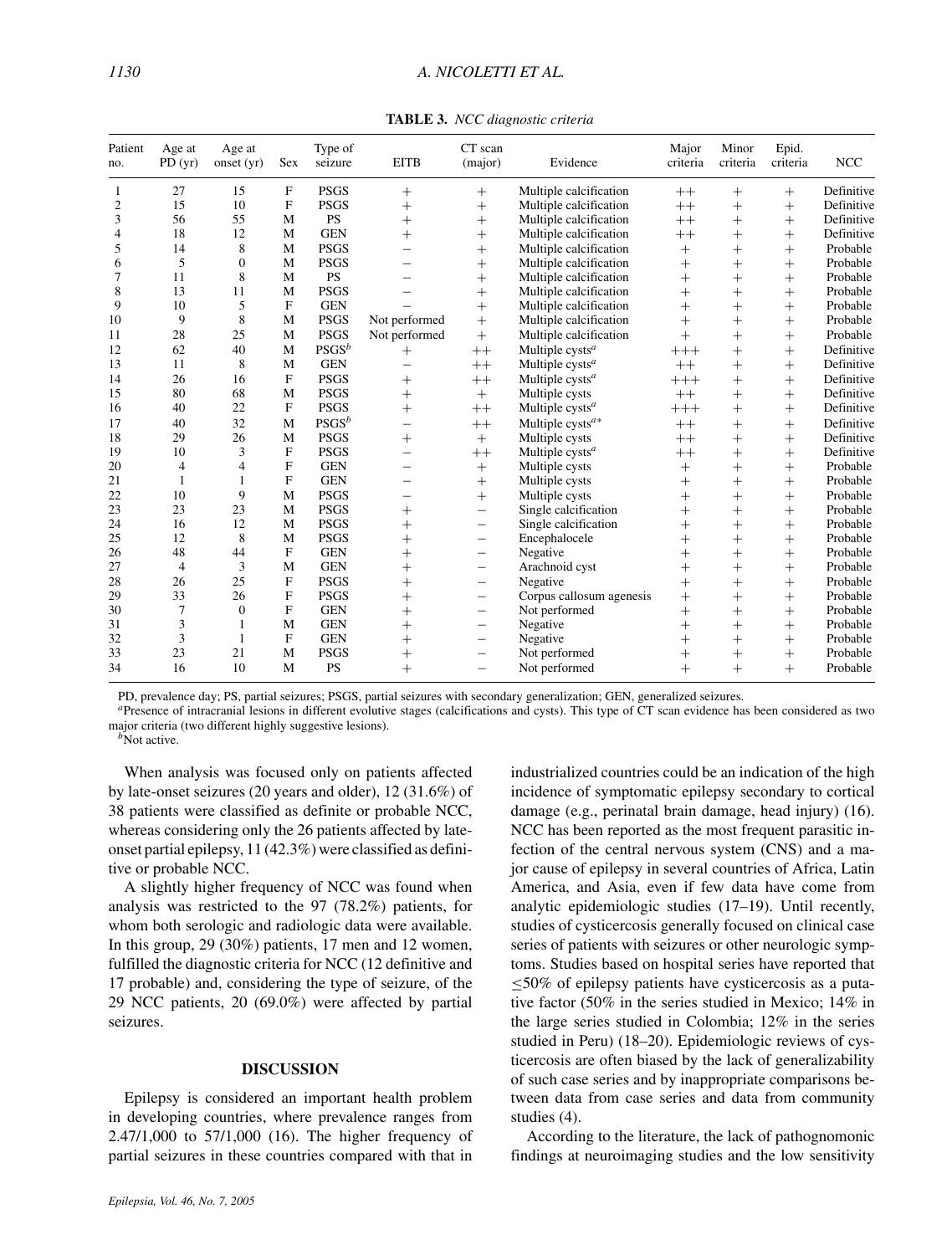of current serologic assays in detecting antibodies against *T. solium* in patients with single or calcified lesions means that both serologic and radiologic findings are often necessary to achieve a correct diagnosis of NCC. In the adopted diagnostic criteria proposed in 2001 (5), both neuroradiologic (CT scan or MRI examination) and serologic evaluations play a central role in achieving a diagnosis of definitive or probable NCC. For these reasons, these criteria are rarely applicable in population-based studies and also in clinical practice for patients living in the rural endemic areas where these diagnostic procedures are generally not available.

Concerning Del Brutto's criteria, it is important to underline that some limits have been identified in their application, above all, for those that concern the positivity for antibody anti–*T. solium* detected in serum by the EITB assay. In particular, as seen in some published data, there is the possibility of some possible false-positive findings related to the presence of a single band at 50 kDa (21–23). Nevertheless, in epidemiologic surveys, the adoption of standardized diagnostic criteria is a critical issue to obtain comparable data, and, according to literature findings, the criteria selected in our survey are to date the most widely adopted.

The major strength of our study is related to its population-based nature that allowed us to establish the exact frequencies of NCC among a well-defined epilepsy population. We stress that much effort was used to obtain EEG, serologic, and neuroradiologic data in this population. To perform the CT scan examination, patients were taken to Santa Cruz de la Sierra, where CT scan was available. Often rural communities are very far from Santa Cruz city (sometimes several hours) and, furthermore, the conditions of the roads are very poor, especially during the rainy season.

According to the diagnostic criteria proposed in 2001 (5), we can conclude that in our epilepsy population, ≥27.4% of patients were affected by definitive or probable NCC (30% if we consider only those patients for whom both serologic and radiologic data were available).

We are aware that this percentage may be underestimated because of the lack of intravenous contrast administration, which can limit the interpretation of our results. In Latin-American countries, single enhancing CT scan lesions, considered as major criteria, are frequently seen and generally considered as cysticercus granuloma. In this case, plain CT scan may not reveal any abnormality (24).

It is important to stress that, of the 34 patients classified as having definitive or probable NCC, 24 (70.6%) were affected by partial epilepsy with or without secondary generalization; only 10 were classified as having generalized seizures. We can also conclude that  $>40\%$  of lateonset partial epilepsy in our population might be related to NCC.

It is important to stress that the aim of this study was to evaluate the frequency of NCC in a well-defined population of epilepsy patients living in a rural area; the lack of CT scan data in a control group does not allow us to make any conclusion about association or causation.

Furthermore, we are aware that the use of a prevalent cohort of epilepsy patients does not allow us to be certain that exposure (*T. solium* infection) occurred before the outcome (epilepsy). On the basis of the present data, we also cannot exclude that the high frequency of NCC found in our population should be related to the higher frequency in the general population.

Our findings suggest that both serologic and radiologic evaluations are often necessary to make a definitive diagnosis of NCC. These diagnostic tools are unfortunately rarely available in endemic areas, and consequently, diagnostic criteria for NCC are rarely applicable. It is important to underline that a correct diagnosis of NCC is important not only for epidemiologic surveys, but also in clinical practice to evaluate the need for antiparasitic treatment (albendazole or praziquantel). From this point of view, according to our data, it is important to stress that NCC is more frequent among patients with partial seizures when these are correctly classified. The role of the EEG recording was important in achieving a more precise classification because of a better distinction between the partial seizures and the generalized ones, above all, when the partial onset is sudden followed by a secondary generalization.

Consequently in endemic areas, where serologic evaluation and CT scan are not easy to perform, a large effort should be made to achieve a correct classification of seizures, when possible, by using EEG data, and to reserve at least a serologic evaluation for patents affected by partial seizures. Even if implementation of neuroradiologic centers in rural endemic areas is hoped for, it does not seem realistic, so the availability of low-cost immunodiagnostic kits (ELISA, EITB, or others) in rural developing countries should be the first step to identify possible cases of NCC among selected epilepsy patients.

Cysticercosis is a preventable and treatable disease, and our results confirm that it could play an important role in the incidence of epilepsy in endemic areas of developing countries. Efforts should be made to develop appropriate control programs in these areas.

**Acknowledgment:** We thank Dr. Mario Lagrava, who was the Director of the Bolivian National Department of Epidemiology of the Ministry of Social Welfare and Public Health during the study period, and the Asamblea del Pueblo Guaraní for their encouragement and cooperation. We are also indebted to the field team members, Jorge Changaray (the health representative of the APG) and the 26 paramedical workers. We also thank Prof. Michel Dumas and Prof. Raul Di Perri for their useful collaboration as members of the adjudication panel.

This research was funded by a grant from the Italian National Research Council, CNR (PF FTMA 119.88).